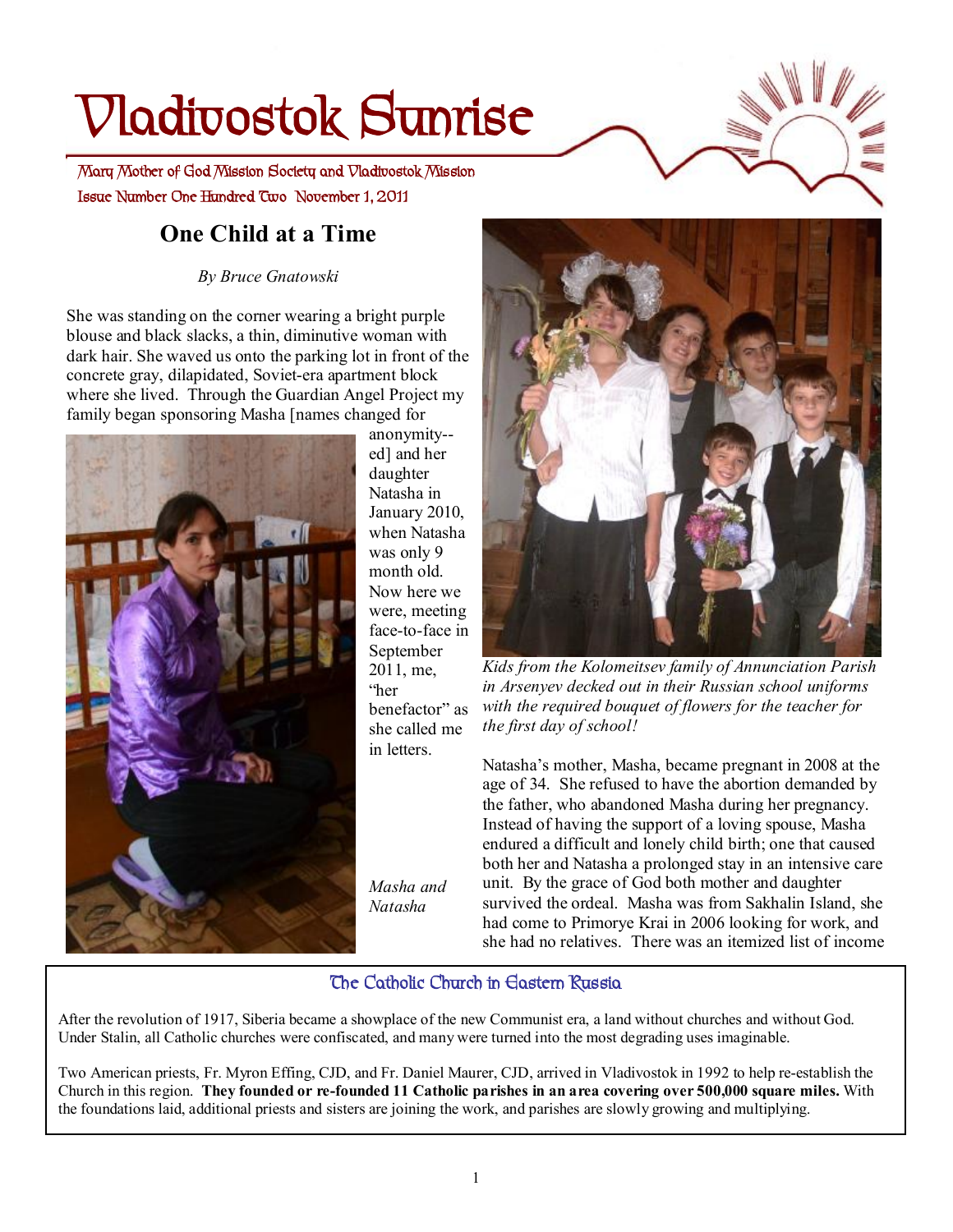and expenses which indicated that she was living on \$240 per month and coming up regularly short. The file picture was only of Natasha, whose face wore a surprised and troubled look for the camera.

We exchanged several letters and photos by mail. One letter arrived in August, at a particularly trying time for us, and I distinctly remember feeling much better knowing that we were doing something worthwhile for someone in need. While we contribute financially, and we pray for the sponsored individuals, it is really humbling to know that they are also praying for us and our intentions.

Inquiring as to what I might purchase and bring as a gift for Natasha, Father Myron's very brief email reply was "winter clothes." Luckily, our local Target in Virginia was just starting to bring out children's winter coats, so I was able to get a nice purple ski jacket. Figuring all little girls need a doll; I purchased a small, girl rag doll with blonde pig tails. Since I didn't know where in Primorye Masha and Natasha lived, my plan was to leave the coat and doll at the parish for someone to deliver.

Father Myron picked me up at Vladivostok airport, and he surprised me by asking if I was interested in meeting Masha and Natasha. Naturally, I was very interested, but I did not know where they lived, so I left the final decision up to him and his schedule. Imagine my surprise the following Monday when Father Myron offered to make a four hour drive north to the town of Arcenyev, just so we could visit our Project Guardian Angel family. I jumped at the chance.

Primorye, north of the town of Ussurysk, about two hours out of Vladivostok, is beautiful country. It is somewhat flat and open grass land with some cultivated fields. To the east were some low, tree covered foothills that reminded me of Virginia's Blue Ridge Mountains. As we traveled north on the Federal Highway, we came to a fork in the road. The Federal Highway continued to the left to Lesozavodsk and Khabarovsk, and to the right it veered into the foothills leading to Arcenyev, a town of 80,000 people. There were several small towns and villages along our route. The villages consisted primarily of dirt roads and the ubiquitous, small, dark brown, Russian log cabins called "dachas." The day was clear, blue and dry, so all of the farm families were out digging potatoes, storing their harvest for winter.

Masha met us in the parking lot of her apartment building, typical of what I had already seen in Russia, it was very run down, with no color anywhere, not outside, or in the stairwell or hallway, just gray concrete. There were two young women, smoking in the first floor landing. Masha

mentioned to Father Myron that the cigarette smoke in the stairwell always caused Natasha breathing difficulties. The little girl apparently has a sensitive respiratory condition, something I was learning for the first time.

We walked up three flights of stairs to the third floor landing and Masha unlocked the big, thick steel door to her apartment. Everyone living in a Russian apartment lives behind steel doors. They make the apartment complex feel like a jail when you are in the hallway, but they also provide a sense of security once you are safely on the inside. We were in the one room of the apartment and Natasha was asleep in her wooden crib. She was such a pretty little blonde thing! Her crib was old and sturdy, and of a design that would have been banned in the United States for child safety reasons long ago. These cribs must have been mass produced throughout the Soviet Union, as Natasha's crib was identical to the ones I had seen in Children's Hospital #3 in Vladivostok. There was a small, narrow bed placed perpendicular to the crib where Masha slept. There was also a bright yellow tricycle next to the crib. The only other furniture in the  $9' \times 12'$  space was a single wooden chair and a small TV. We did notice a framed picture of our family on a little shelf, together with a few other pictures. It was nice to know they were thinking of us.

Since Natasha was asleep, we passed into the kitchen through a short hallway. Masha pointed out two small closets, one with a toilet and one with a shower. She told Father Myron that the toilet worked, but the shower did not. The kitchen was tiny and it was all we could do to squeeze into it. We sat on stools around a small table that was placed under a window sill. The window was open with a nice breeze coming in. The day was still bright and blue, which made the facing apartment building, the uncut grass, and the rusting playground seem not too bad. Masha leaned against the counter and made tea and offered us snacks of chocolate and shortbread cookies. It was obvious these were not items she normally had around, and that she had purchased these luxuries on our behalf.

A seemingly quiet, private woman, Masha shared a little more about her life in Sakhalin and about how much she liked the relative peace and quiet of Arcenyev. In response to questions about work and how she was getting along, we were all surprised to learn that she was living solely on the Project Guardian Angel money and whatever she could make doing odd jobs. The money she received from the state for being a mother ran out in the spring when Natasha turned two, and her unemployment money had also run out. If she still is without permanent work after a six month period, she could reapply for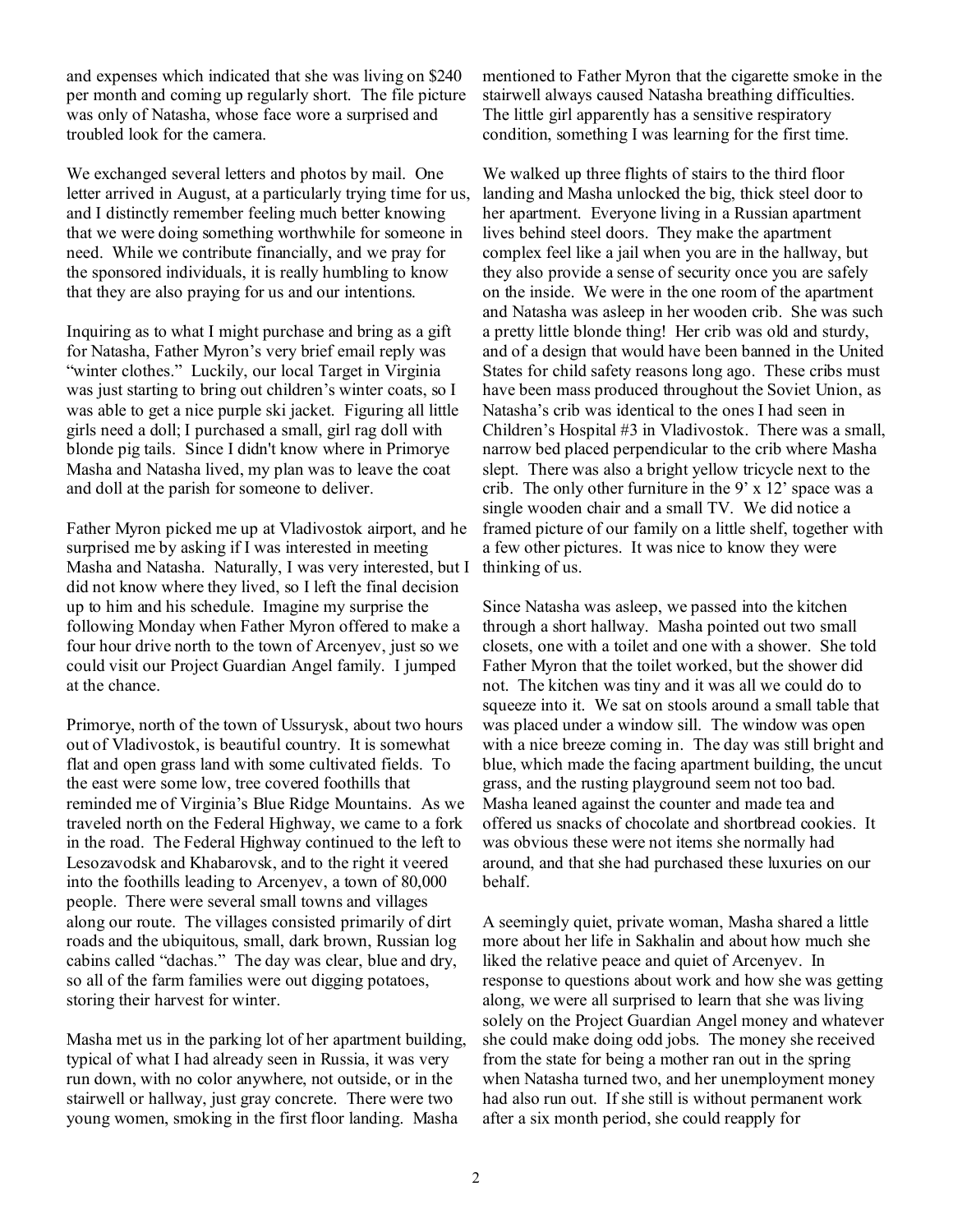unemployment benefits, which she intends to do this winter. Her vocational training was in dairy technology, a skill not in demand in Arcenyev. Natasha woke briefly while we were having tea, came in to the kitchen to say hello, got scared of the strange men and went back to her crib and finished her nap.

We finished our tea and returned to the main room for pictures and good-byes. I gave Masha a gentle hug and we left the apartment. She walked us down to the car and waved us good-bye. Two days later Father Myron received a call from Masha telling him she wanted to have Natasha baptized on the coming Sunday, and she wanted to know if I would be the godfather. This call was a great grace and I readily agreed. The woman in charge of the Women's Support Center in Arcenyev was to be the godmother. An American Franciscan priest, Father John Gibbons, is the pastor of the parish in Arcenyev who would do the baptism. These souls are in his and Our Lady's hands. Please pray for the conversion of Russia, one child at a time. May Mary's Immaculate Heart will triumph!

#### **How to Communicate with Us**

#### **Internet**

Russian language: [www.catholic.vladivostok.ru](http://www.catholic.vladivostok.ru) English language: [www.vladmission.org](http://www.vladmission.org) Sisters in Jesus the Lord in English: [www.cjd.cc](http://www.cjd.cc)

**Office in Russia: Phone and FAX:** +7-423-226-9614

myron@catholic.vladivostok.ru daniel@eatholic.vladivostok.ru

**Office in California: Phone and FAX:** +1-209-408-0728 Mary Mother of God Mission Society 1736 Milestone Cir Modesto CA 95357 usoffice@vladmission.org

> **Sisters in Jesus the Lord: +**1-816-353-2177 7049 Blue Ridge Blvd Raytown, MO 64133 www.ejd.ee

**Vladivostok Sunrise** Edited and produced in Russia by V Rev Myron Effing, C.J.D. Printed in St Paul MN by Sexton Printing, Inc. Assembled for mailing by Nativity Parish, St Paul, Minnesota.

**Vladivostok Sunrise** gives you up to date information about the Church in Eastern Russia. Contact our office for your free bi-monthly copy.

#### **Remember "Mary Mother of God Mission Society" in your will.**

#### **News Notes**

*by V Rev Myron Effing, C.J.D* 

● We've been busy buying two apartments on **Russian Island** for the Sisters in Jesus the Lord who are planning to open their first community in Russia in January. Luckily both apartments became available right near the university site where the sisters want to work, so we acted quickly. They are planning to work among the 100,000 students of the new federal university. And one apartment comes fully furnished!



*"Babba Shura" is the guard for our apartments on Russian Island until the sisters can take up residence.* 

● We've done the installation of our **new printer** that was donated to us by *Our Sunday Visitor*. They also donated the old one to us several years ago, but we ran it ragged with all of our printing of evangelization materials, religious textbooks, pro-life materials, thank-you letters and what have you! The new machine is much faster than the old one, and doesn't "eat" so much paper. We traded the old one in on toner for the new machine. Thank you, Our Sunday Visitor!

• Here is an interesting fact: According to surveys, 56% of **Russians believe in God**. That is more than any other European country, including Poland! Perhaps it will mean a rebirth of interest in Church and religion in general. We hope so! We are counting on it. Meanwhile, less than  $1\%$ of Russians go to church regularly.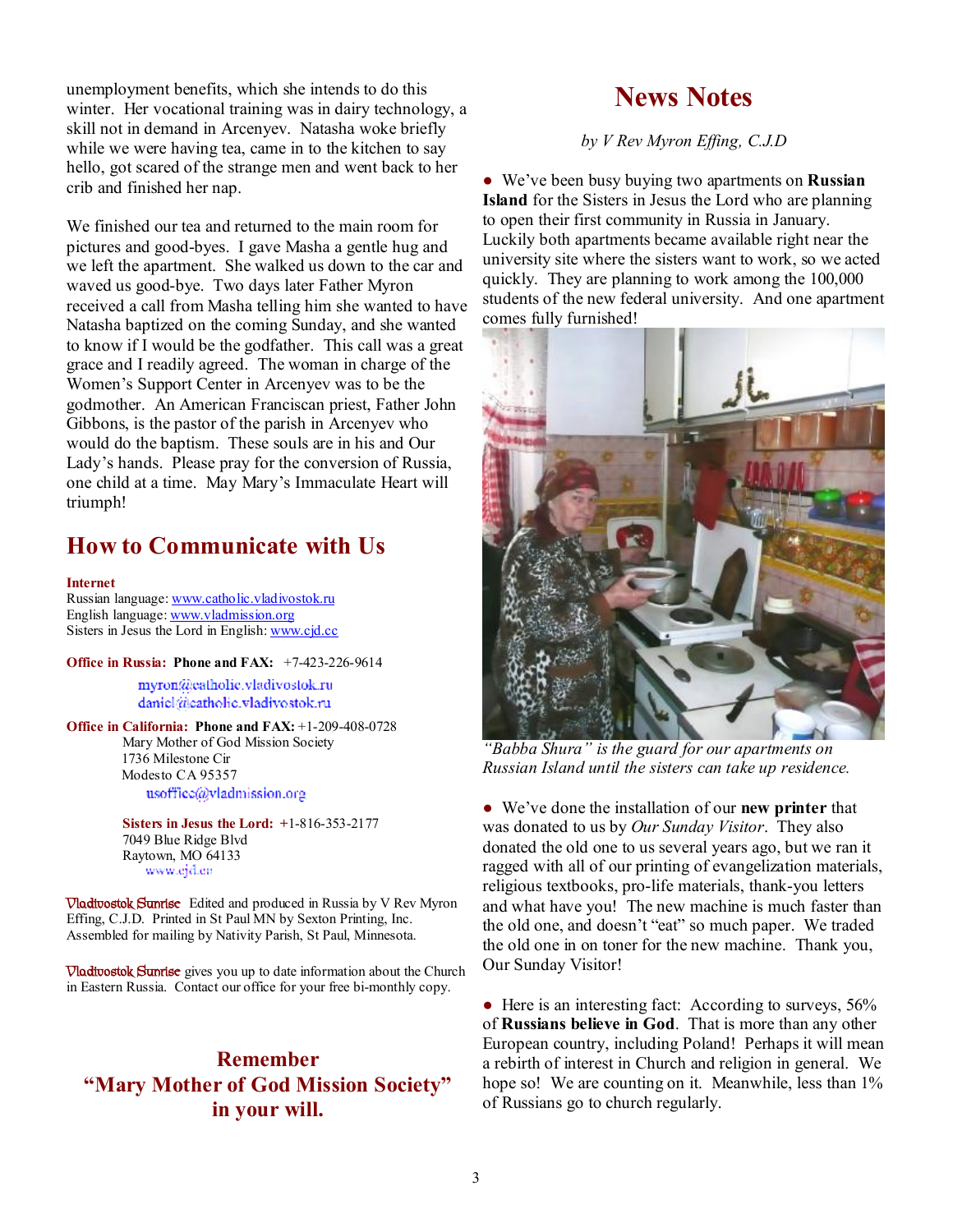

*The new printer being admired by our mail clerk Igor Lukin, who will have the most work to do on it, and the representative of FARTEC, the company whose sold it to us and will do the servicing. In the foreground is a paper cutter.* 

● I was sad that the building we wanted to buy for **Visitation Parish in Lesozavodsk** had an asking price of \$200,000, so there was no way we could afford it. Real estate prices are going up. The parish is growing, and needs more space. But I heard today that the auction was cancelled because no one would buy it for that price. So there is hope again that we might be able to buy the building. The price would have to be a lot lower!

• We were saddened by the death of one of our eldest parishioners, **Leopold Kulga**. He was 91 years old. His parents were married in our church in 1920 and he was baptized there, too. During the bad years he changed his name from Leopold to Leonid as a way of avoiding their making him "an enemy of the people". He became an engineer and professor of engineering, and was responsible for much of the electrification of our State of Primorye. He joined the parish again after we opened, and received the Sacraments of First Confession, Confirmation, Anointing of the Sick, and the Holy Eucharist many months ago. He was a grand man and a great Catholic.

● **Virginia Murphy, R.I.P.** Virginia died at age 82 in Cold Spring, MN, on September 15. She was so important to our Mission Society as our first Secretary. It was she who worked on the incorporation of Mary Mother of God Mission Society, together with Fr Richard Wey of the Diocese of St Cloud Mission Office. A member of the Nativity of Our Lord Parish in St Paul, she was on the first sister parish committee. Her knowledge of computers and

work with the internet allowed her to send out our thank you letters in those days before the internet was well enough developed that we could send them from Russia, and she was involved in the sending of the *Sunrise*  newsletter. In her generosity, it was she who "adopted" two of our parishioners from Russia, one whom she helped to get an education at Hamlin University in St Paul who has since received his Ph.D. in biochemistry. The second parishioner had won a green card in the lottery with the Department of State, but had no connections or acquaintances in America. Virginia welcomed her and her daughter into her home.

Virginia was a computer programmer for the Veterans Administration in Minneapolis until her retirement. She was also in the US Navy Reserves. Virginia was an avid bridge player and loved golf and taking care of her many pets, but she has been ill for several years. We will continue to pray for her, and I'm sure she will continue to pray for us!

● Our **soup kitchen** for the elderly poor was saved by an American benefactor last Fall who donated support for the program for the whole year! So we spent some time reorganizing the program to make it more effective and useful. The folks are so grateful that somebody cares for them! You know, probably, that the Russian pension is so low that most elderly people have to continue to work. A parishioner recently told me that she happened to be on a very early morning bus, and it was full of elderly, sometimes handicapped, people who were returning from work as night watchmen. She was amazed.

Now the year has gone by, and again we are looking for a sponsor for the Soup Kitchen. Current costs are about \$1000 per month.



*Pensioner reading the sign that the Soup Program might soon end.*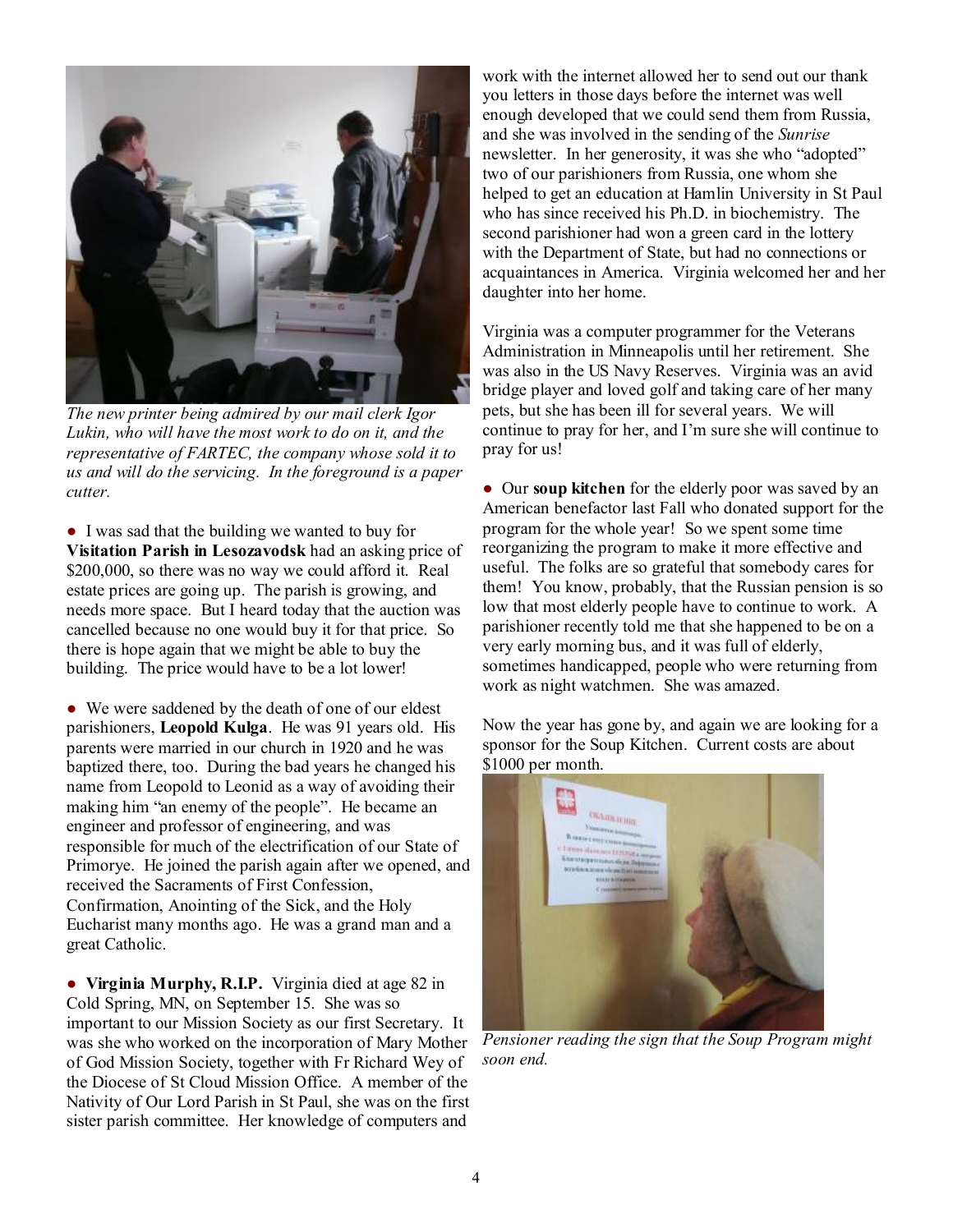● People where so generous to our appeal to repair the **church roofs**. We did as much as we could this season, and next summer we plan to finish the job when the weather allows. Here are some photos.



*New Roof* 





● On August 15 **Brother Arnulfo Undona, C.J.D.** took his first vows as a Canon Regular of Jesus the Lord for three years. He had completed his year novitiate and is looking forward to completing his work in Vladivostok to enter the seminary to study for the priesthood.



Br Arnulfo is from Davao City, Philippines, San Lorenzo Ruiz Parish. His family includes mom, two brothers and three sisters, his dad already deceased. He completed his Bachelor's Degree in the Filipino language at St Peter's

College of Toril in 1995 where he also served as Student Council president for two years and placed  $2<sup>nd</sup>$  in the Intercollegiate Mathematics competition. He was a volunteer in Jamaica for the Missionaries of the Poor for three years, and then worked in a variety of businesses in the Philippines. He loves cooking, too, so we often have occasion to sample his work.



*Br Arnulfo began his novitiate on August 14, 2010 so as to finish on the Feast of the Assumption in 2011.* 

• People who have seen our video have gotten acquainted with the Victor **Anisimov family** who were featured in it. Someone asked what the family looks like today. Here is a photo for you.



*Victor and Natasha Anisimov and their children Veronica, Kirill, and Alyona.*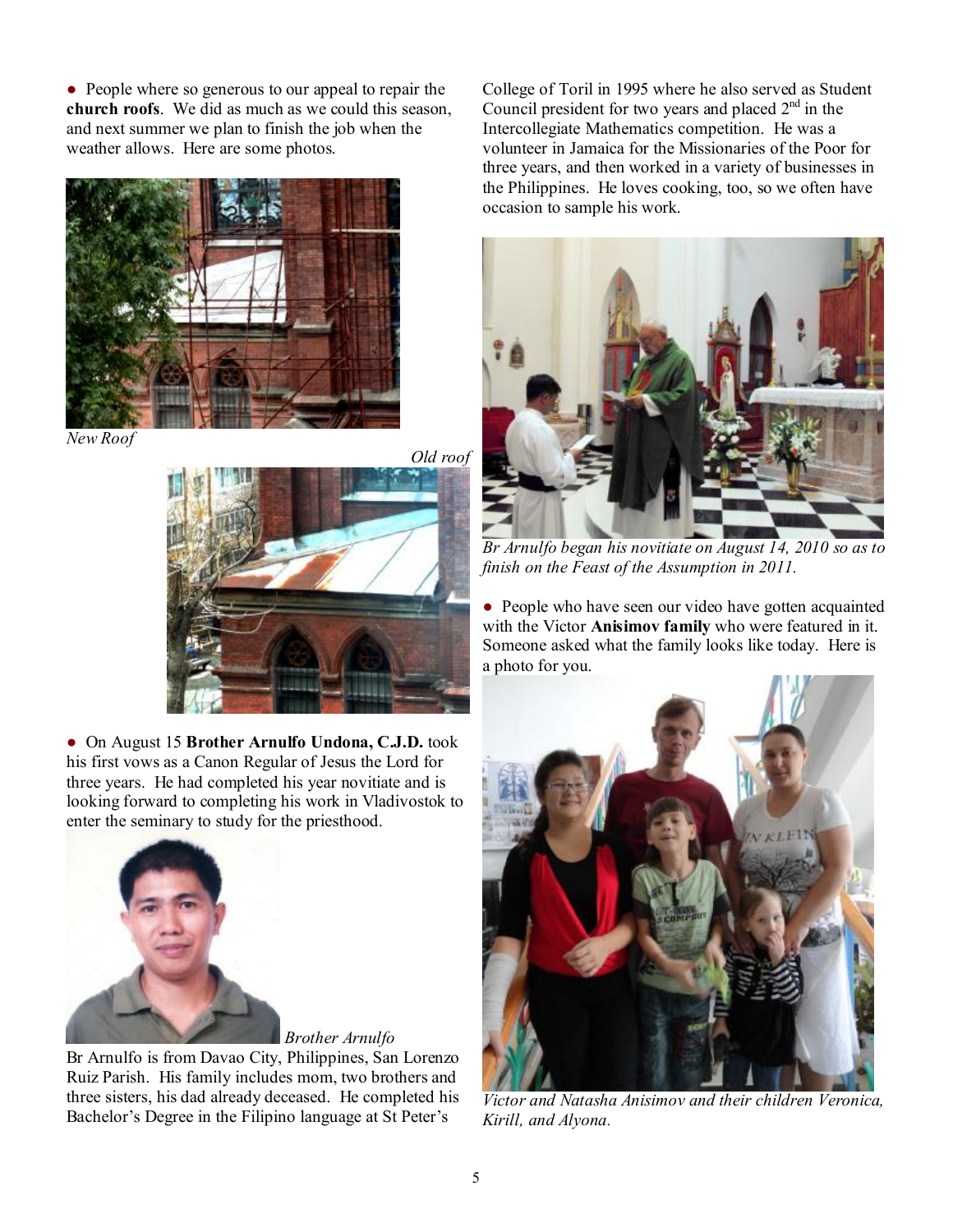Recently Victor was interviewed by an American Catholic newspaper, and he had this to say: "I am Victor Anisimov, 37. I met Fr Myron Effing the first time twenty years ago in 1991 when he was serving mass outside the catholic cathedral in Vladivostok. Since then I started thinking about becoming a Catholic. In 1993 Fr Effing and Fr Maurer invited me to work for the mission. It was an amazing experience that changed my life. I was witnessing the life and work of two missionaries starting great things for God. They founded catholic communities in different places and I traveled with them as an interpreter. They began restoration of the church and I followed all the stages until restoration was completed. They started charitable activities and I brought many foreign guests to see the people they were helping. Looking back at those 18 years that we have worked together I am still amazed to see their energy and creativity in mission projects. It seems like they never stop working and never run out of new ideas how to serve God on this mission in the Russian Far East.

"Му work at the mission has been changing with time. I was editor of *Vladivostok Sunrise* newsletter in Russian. I was a volunteer of the Women's Support Center. I translated many different official documents and articles about the Catholic faith from English to Russian. I worked as а guide for mission groups of Americans. For many years I was the trustee of the Vladivostok Catholic Parish visiting government officials, attending court hearings and public meetings. I worked at the Catholic summer camps and the Catholic Youth Conferences. Also as а catechist I was teaching children and adults preparing them for different sacraments. For three years I have been participating in the Alpha Course evangelization program and for six years I . have been organizing the Film Discussion Club for the Omega Project. And I аm still working for the mission helping Fr Effing in different mission programs.

"In the Vladivostok parish I met Natasha who became my wife. My three children now go to Sunday school and my son is an altar boy. And I am still working for the mission."



● A big "thank you" to the great **team from Nativity of the Lord Parish** in Saint Paul, MN which has assembled and mailed our newsletter since 1995!! We've grown older together, and it is time to move that operation to another site. We haven't decided where to yet, but the November issue of the Sunrise will be the last one from Minnesota. Haven't they been great volunteers!? I really choked up as I said thank you to them. They were so dependable, and so thorough. They said that they had a ball doing it, and looked forward to each issue so as to be together again. One regular volunteer is 103 years old!! Now that is commitment! Here is a photo of most of the crew.

## **Happy Thanksgiving Everyone!**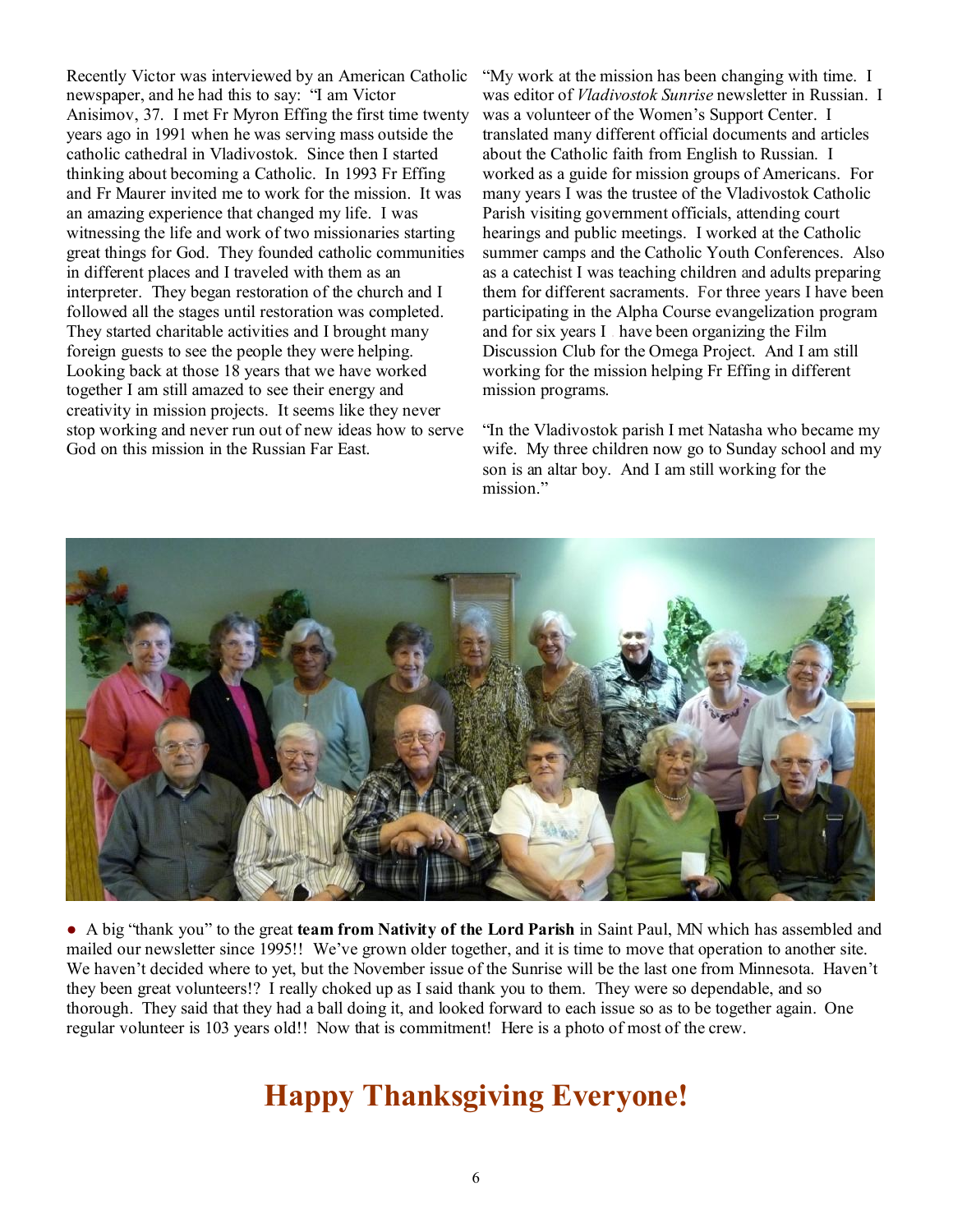

*Bill Kiffee delivering Sunrises to US Post Office* 

Since February, 1995, Nativity of Our Lord Parish in St Paul, Minnesota, has been a sister parish to the Most Holy Mother of God Catholic Parish in Vladivostok, Russia. Nativity sent financial support, clothing, vestments, and many prayers to Russia. Arrangements were also made for the Russian organist to come to Minnesota for three months of organ lessons at the St Paul Seminary. Jerry Alfveby, chairman of the team said, "Because of Mary's appearances at Fatima, we prayed for the conversion of Russia in grade school, and here you are dedicating your lives to doing the work of conversion! It's been an honor and privilege to help. God bless you."

● We love having **volunteers in the summer** to help with our work. Here is a summary of this summer:

| <b>Categories of work</b>             | <b>Hours</b> |
|---------------------------------------|--------------|
| Orphans                               | 429          |
| Hospice                               | 177          |
| Music                                 | 182          |
| Cleaning, hospitality, cooking, guest |              |
| laundry                               | 160          |
| Kids Camp in Les.                     | 954          |
| English Lessons                       | 19           |
| Gardening                             |              |
| Rachels Vineyard                      | 135          |
| Free Meal for Elderly                 | 16           |
| Youth Conference                      | 1738         |
| Website                               | 2            |
| Romanovka                             | 8            |
| <b>TOTAL HOURS</b>                    | 3822         |

23 volunteers--Sisters in Jesus the Lord, Katherine Griffith, Hannah Woldum, 17 FOCUS Team members, and three parishioners—were involved in these hours.

#### **Opportunities**

♥ Share a bit of your family history with us! The mission is collecting recipes from all over the world for the Mary Mother of God Mission Society **International Cookbook**! We especially would like old family favorites handed down from generation to generation! Send your



recipes to us. Please include your name, city and state and the country of the recipe's origin. Add any a sentence or two about your recipe's history, if available. Proceeds from our cookbook will support our seminarians and Women's Support Centers.

♥ CA and NV residents, please remember to use your free **SHARES card** for your holiday grocery shopping! Shop at Save Mart, Lucky, Smart Foods and Food Maxx and present your card at checkout. The mission receives up to 3% of your grocery total! It costs you nothing! You earned \$2568.37 for the mission for last quarter's use of the cards. Thank you! Call us for your free cards to pass on to your friends, family, and apostolate members.

♥ We now have children's size medium to adults 3X in our **Vladivostok hooded sweatshirts!** 50/50 medium heavyweight. Available colors are Black/Burgundy lettering, Navy Blue/Burgundy Lettering, Burgundy w/Navy lettering. **Great Christmas gifts!** See our website for ordering.

♥ We are well on our way to reaching the half way mark for the funds needed for the final phase of our **roof repair** project. Many thanks to all have helped meet our needs to complete the roof repairs in year 1! Our goal is to raise a total of \$88,799 by next spring in order to complete the repairs to the roof You can track our progress and donate on line at [www.vladmission.org](http://www.vladmission.org)

♥ Here is a simple idea for you: When you get foreign stamps on letters, cut them out and put them in your Mary Mother of God donation envelop. We'll be collecting them when we get your donation!--even Fr Myron's Russian stamps from the thank-you letters that he sends.

Contact the mission office for more information on our opportunities! 209-408-0728 or email us.